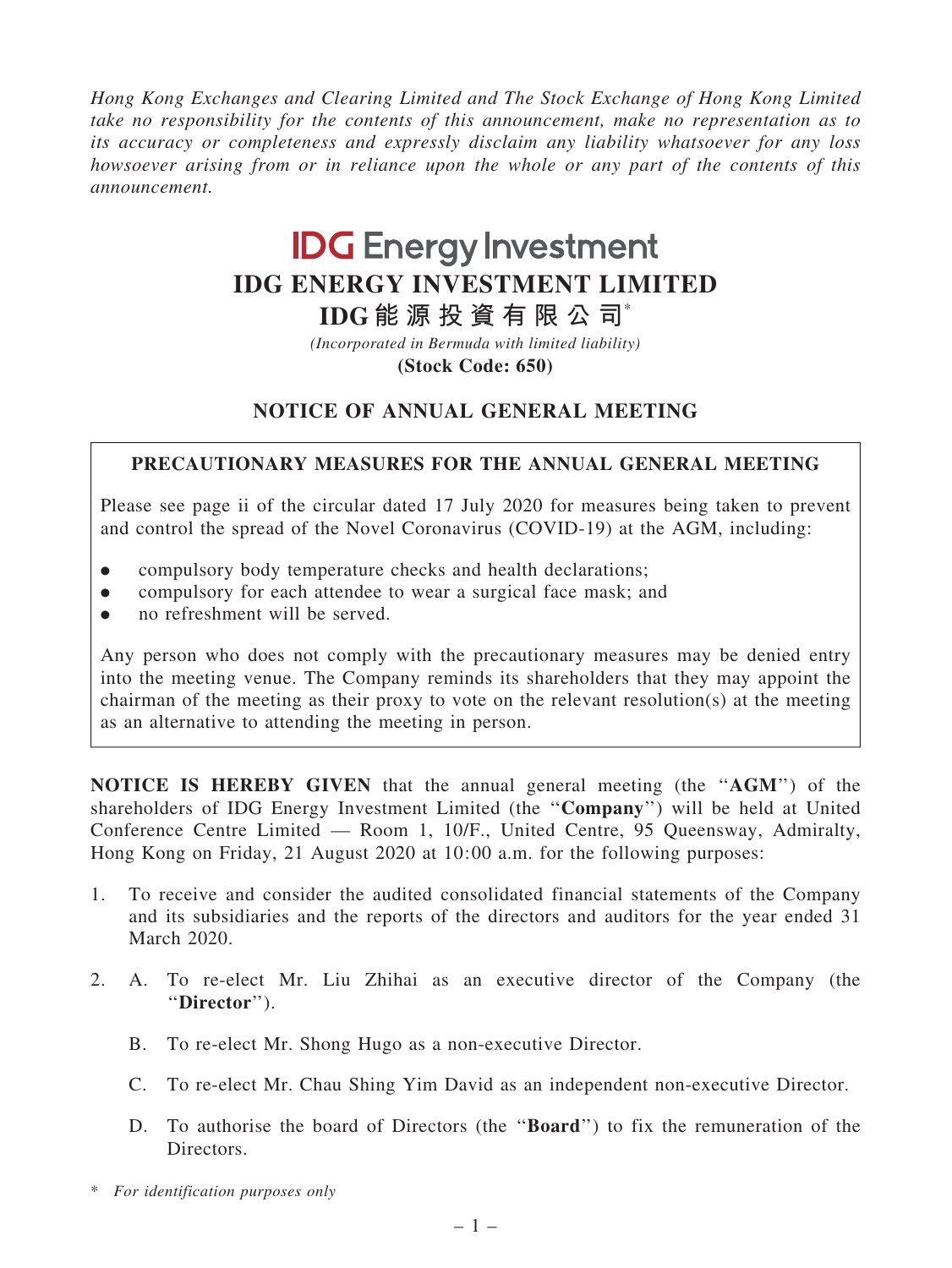- 3. To re-appoint KPMG as the auditors of the Company and to authorise the Board to fix their remuneration.
- 4. As special business to consider and, if thought fit, pass with or without modifications, the following resolutions as ordinary resolutions:

### 4.A. ''THAT:

- (a) subject to paragraph (c), the exercise by the Directors during the Relevant Period (as hereinafter defined) of all the powers of the Company to allot, issue and deal with additional shares in the capital of the Company or securities convertible into such shares or warrants or similar rights to subscribe for any shares in the Company and to make or grant offers, agreements and options which might require the exercise of such power be and is hereby generally and unconditionally approved;
- (b) the approval in paragraph (a) shall authorise the Directors during the Relevant Period to make or grant offers, agreements and options which would or might require the exercise of such power after the end of the Relevant Period;
- (c) the aggregate number of shares allotted or agreed conditionally or unconditionally to be allotted (whether pursuant to an option or otherwise) and issued by the Directors pursuant to the approval in paragraph (a), otherwise than pursuant to the shares of the Company issued as a result of a Rights Issue (as hereinafter defined) or pursuant to the exercise of options under the share option scheme or similar arrangement, or any scrip dividend or similar arrangement providing for the allotment of shares of the Company in lieu of the whole or part of the dividend on the shares of the Company in accordance with the Company's Bye-laws, shall not exceed 20 per cent. of the number of issued shares of the Company as at the date of passing of this resolution and the said approval shall be limited accordingly; and
- (d) for the purposes of this resolution:

"Relevant Period" means the period from the date of passing of this resolution until whichever is the earliest of:

- (i) the conclusion of the next annual general meeting of the Company;
- (ii) the expiration of the period within which the next annual general meeting of the Company is required by the Bye-laws of the Company or any applicable laws of Bermuda to be held; or
- (iii) revocation or variation of the authority given under this resolution by ordinary resolution of the shareholders of the Company in general meeting.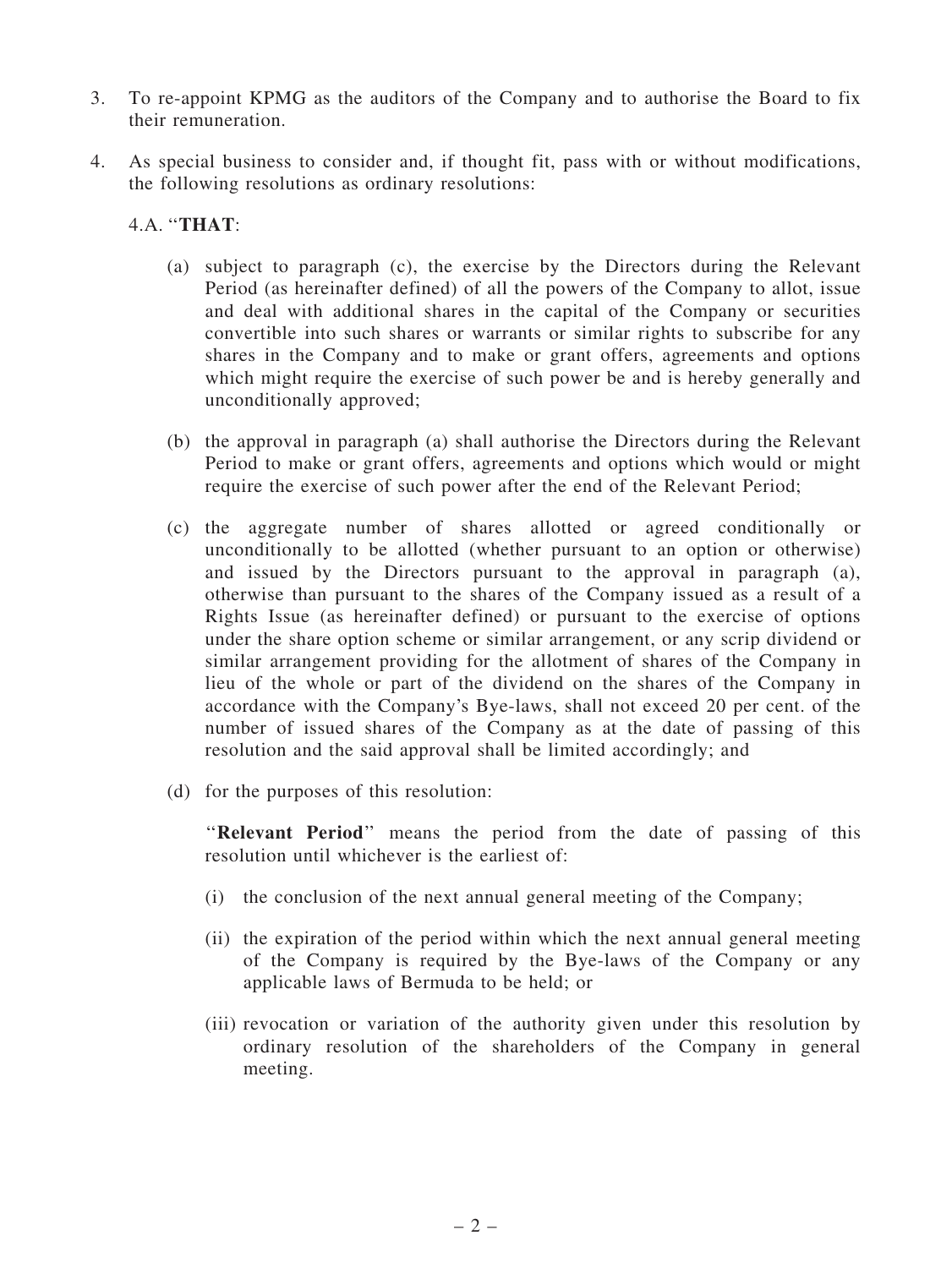"Rights Issue" means an offer of shares open for a period fixed by the Directors to holders of shares of the Company on the register on a fixed record date in proportion to their holdings of such shares (subject to such exclusions or other arrangements as the Directors may deem necessary or expedient in relation to fractional entitlements or having regard to any restrictions or obligations under the laws of, or the requirements of, any recognised regulatory body or any stock exchange in any territory outside Hong Kong).''

#### 4.B. ''THAT:

- (a) subject to paragraph (b), the exercise by the Directors during the Relevant Period of all the powers of the Company to repurchase its own shares on The Stock Exchange of Hong Kong Limited (the ''Stock Exchange'') or on any other stock exchange on which the securities of the Company may be listed and recognised by the Securities and Futures Commission and the Stock Exchange for this purpose, subject to and in accordance with all applicable laws and requirements of the Rules Governing the Listing of Securities on the Stock Exchange or of any other stock exchange on which the securities of the Company may be listed as amended from time to time, be and is hereby generally and unconditionally approved;
- (b) the aggregate number of shares of the Company to be repurchased by the Company pursuant to the approval mentioned in paragraph (a) during the Relevant Period shall not exceed 10 per cent. of the number of issued shares of the Company as at the date of passing of this resolution and the said approval shall be limited accordingly; and
- (c) the expression ''Relevant Period'' shall for the purposes of this resolution have the same meaning as assigned to it under ordinary resolution 4.A.(d) of this notice.''
- 4.C. ''THAT conditional upon resolutions 4.A. and 4.B. above being passed, the aggregate number of shares of the Company which are repurchased by the Company under the authority granted to the Directors as mentioned in resolution 4.B. above shall be added to the number of shares that may be allotted or agreed conditionally or unconditionally to be allotted and issued by the Directors pursuant to resolution 4.A., provided that the amount of shares repurchased by the Company shall not exceed 10 per cent. of the number of issued shares of the Company as at the date of passing of this resolution.''

By order of the Board IDG Energy Investment Limited WANG Jingbo Chairman and Chief Executive Officer

Hong Kong, 17 July 2020